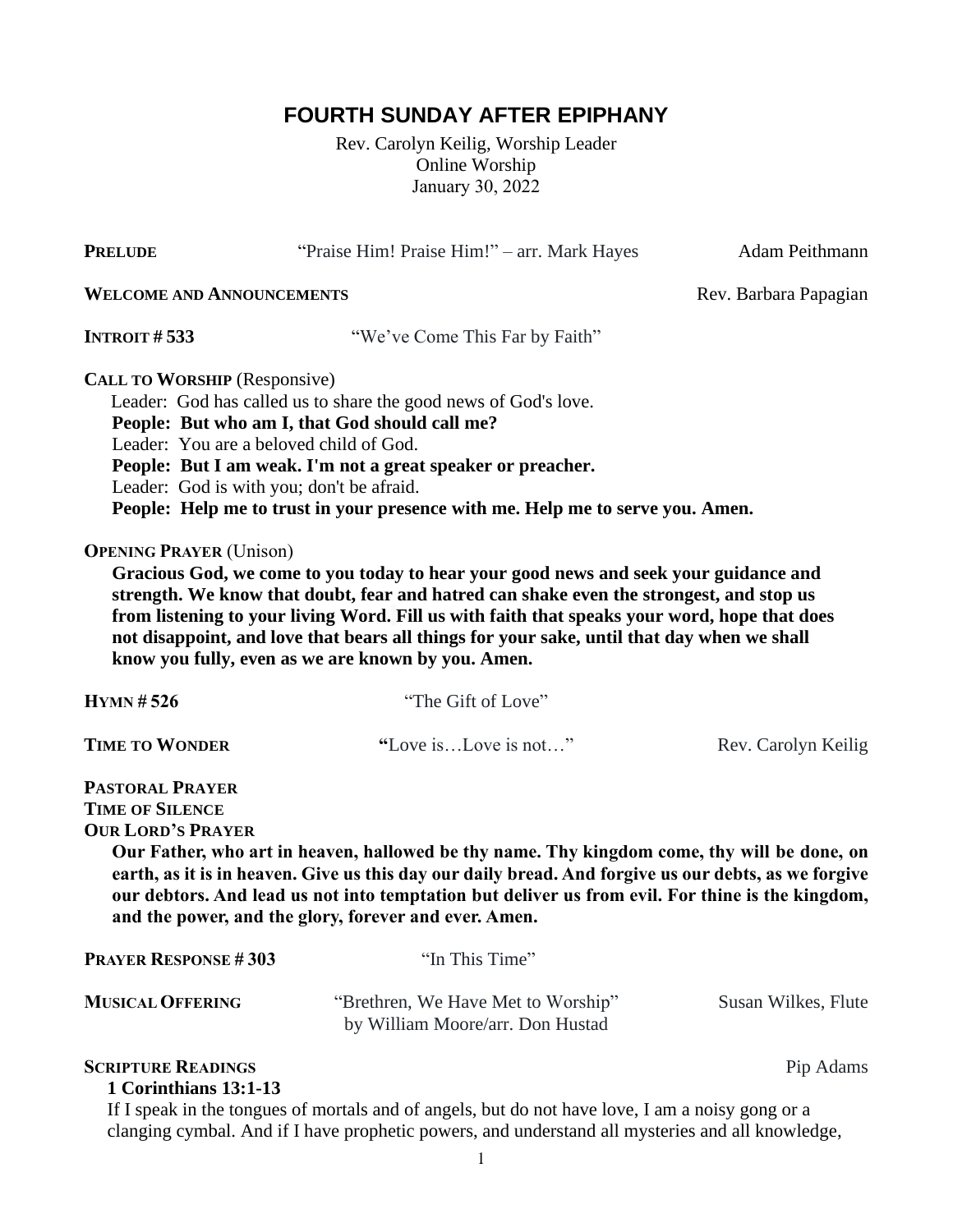and if I have all faith, so as to remove mountains, but do not have love, I am nothing. If I give away all my possessions, and if I hand over my body so that I may boast, but do not have love, I gain nothing.

 Love is patient; love is kind; love is not envious or boastful or arrogant or rude. It does not insist on its own way; it is not irritable or resentful; it does not rejoice in wrongdoing, but rejoices in the truth. It bears all things, believes all things, hopes all things, endures all things.

Love never ends. But as for prophecies, they will come to an end; as for tongues, they will cease; as for knowledge, it will come to an end. For we know only in part, and we prophesy only in part; but when the complete comes, the partial will come to an end. When I was a child, I spoke like a child, I thought like a child, I reasoned like a child; when I became an adult, I put an end to childish ways. For now we see in a mirror, dimly, but then we will see face to face. Now I know only in part; then I will know fully, even as I have been fully known. And now faith, hope, and love abide, these three; and the greatest of these is love.

# **Luke 4:21-30**

 Then he began to say to them, "Today this scripture has been fulfilled in your hearing." All spoke well of him and were amazed at the gracious words that came from his mouth. They said, "Is not this Joseph's son?" He said to them, "Doubtless you will quote to me this proverb, 'Doctor, cure yourself!' And you will say, 'Do here also in your hometown the things that we have heard you did at Capernaum.'" And he said, "Truly I tell you, no prophet is accepted in the prophet's hometown. But the truth is, there were many widows in Israel in the time of Elijah, when the heaven was shut up three years and six months, and there was a severe famine over all the land; yet Elijah was sent to none of them except to a widow at Zarephath in Sidon. There were also many lepers in Israel in the time of the prophet Elisha, and none of them was cleansed except Naaman the Syrian." When they heard this, all in the synagogue were filled with rage. They got up, drove him out of the town, and led him to the brow of the hill on which their town was built, so that they might hurl him off the cliff. But he passed through the midst of them and went on his way.

| <b>PASTOR'S MESSAGE</b>                      | "Uncomfortable Truth" | Rev. Carolyn Keilig |
|----------------------------------------------|-----------------------|---------------------|
| $H$ YMN #482                                 | "O Christians, Haste" |                     |
| <b>CLOSING WORDS</b>                         |                       |                     |
| <b>BENEDICTION</b> (Responsive)              |                       |                     |
| Leader: God touches our mouths,              |                       |                     |
| People: so we may go to share the good news. |                       |                     |

Leader: Jesus touches our hands,

 **People: so we may serve all in need of life and hope.**

Leader: The Spirit touches our hearts,

 **People: so we may be a haven for those who are longing for acceptance and love.**

Leader: Go in peace to love and serve the Lord. Amen.

# **POSTLUDE** "Fanfare on an Original Theme" – Gilbert Martin

The Call to Worship is from *Worship Connections* by Nancy C. Townley and the Benediction is from *Lectionary Liturgies* by Thom Shuman.